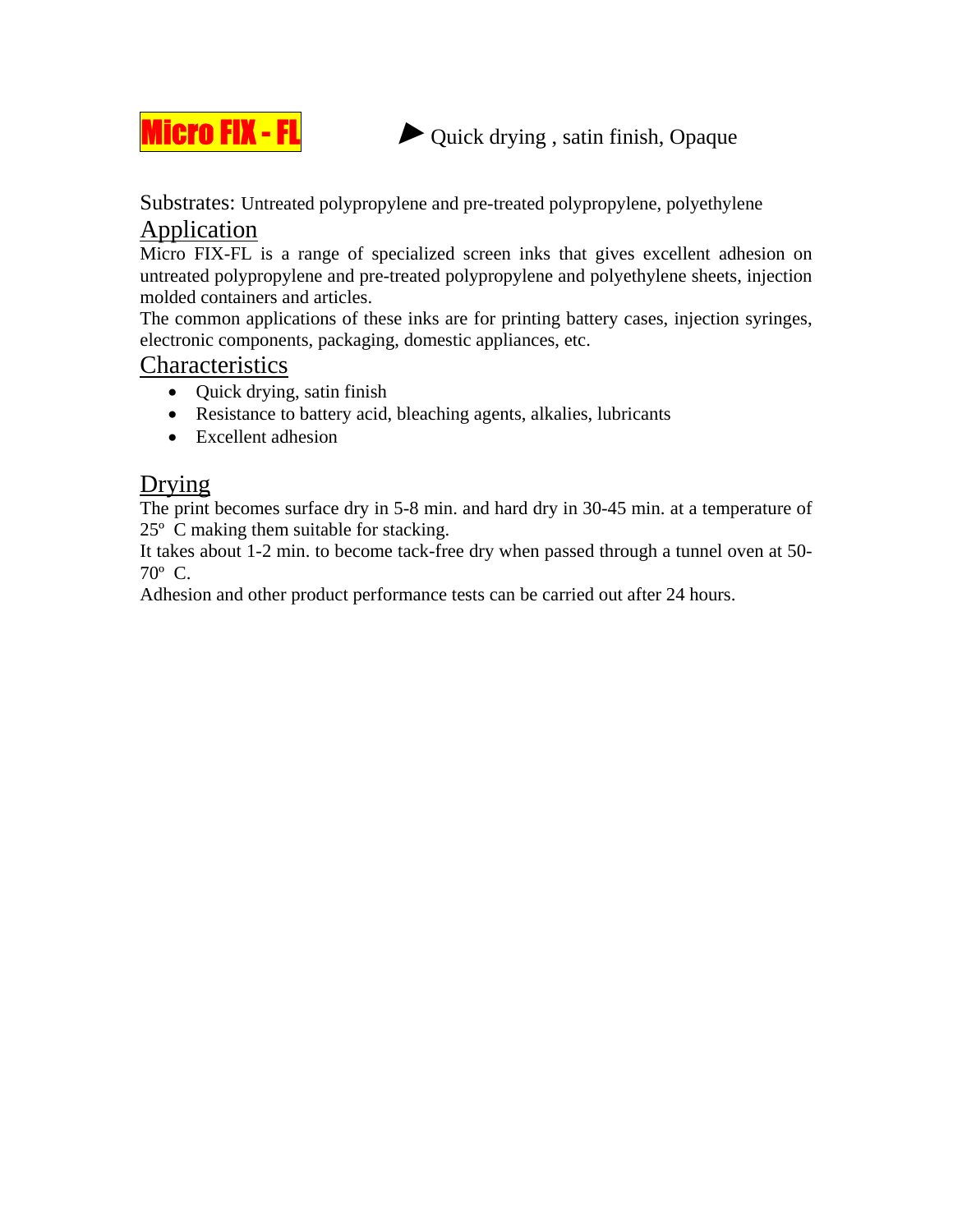#### Range

Micro FIX-FL Matching System : Almost any shade can be matched by mixing the selective inks of the matching system which comprises of the basic shades as follows :-

| Match Light Yellow FL-101 |          | Match Violet<br>FL-141         |
|---------------------------|----------|--------------------------------|
| <b>Match Mid Yellow</b>   | $FL-102$ | Match Ultra Blue FL-151        |
| Match Deep Orange FL-111  |          | Match Deep Blue FL-152         |
| Match Scarlet Red         | $FL-121$ | <b>Match Green</b><br>$FL-161$ |
| Match Carmine Red FL-122  |          | Match Tinting White FL-171     |
| Match Magenta             | FL-131   | Match Tinting Black FL-181     |
| Mixing Clear Base FL-191  |          | Mixing Extender Base FL-192    |
| Spot colours :            |          |                                |
| Bright Yellow FL-201      |          | Reflex Blue FL-253             |
| Light Orange FL-211       |          | Yellow Green FL-261            |
| Vermilion FL-221          |          | Grass Green FL-262             |
| Brilliant Red FL-223      |          | Forest Green FL-263            |
| Purple FL-241             |          | Opaque White FL-271            |
| Sky Blue FL-251           |          | Brilliant White FL-272         |
| Royal Blue FL-252         |          | Dense Black FL-281             |

Process Colours :

| Cyan         | FL-401        |
|--------------|---------------|
| Magenta      | $FL-402$      |
| Yellow       | FL-403        |
| <b>Black</b> | <b>FL-404</b> |

By adding Clear Base FL-191, the ink density can be reduced. The ink density can be increased by adding ink concentrates for the process colours in required proportion or by using a coarser mesh.

Metallic Inks (Bronzes) : Rich Gold SH-801 Rich Pale Gold SH-802 Silver SH-804 Metallic Clear Base FL-191

The metallic ink made by mixing the metallic pigment with Metallic Clear Base should be processed within 6-8 hours.

**Yield :** 55-65 sq. meters. (with 120 mesh/cm. and 15 % dilution with Reducer/ Retarder)